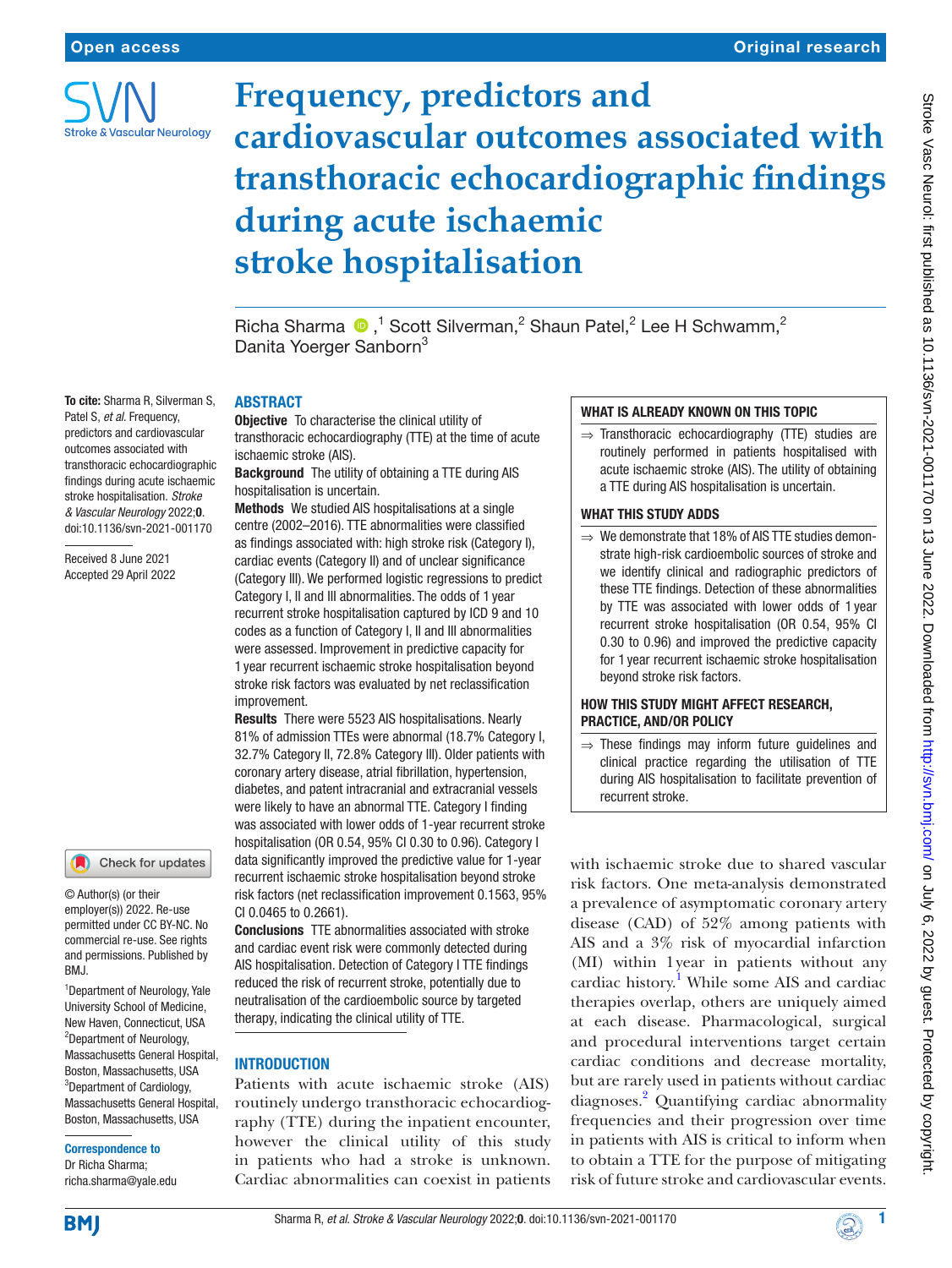Prior studies describe the epidemiology of cardiac abnormalities detected by TTE in patients with AIS, however, these are limited by solely assessing findings pertinent to stroke prevention, cross-sectional design, small samples sizes and lack of generalisability due to being performed outside of the USA. $3-5$  Reflecting the paucity of evidence linking TTEs obtained during AIS admission and clinical outcomes, the yield of echocardiography in the AIS context is denoted as uncertain in the current guidelines. $\frac{6}{5}$  $\frac{6}{5}$  $\frac{6}{5}$ 

Clinicians face uncertainty about whether TTE in patients with AIS informs management to prevent future stroke and cardiovascular events while attempting to practice resource stewardship. Patient-level predictors of having a TTE abnormality during AIS admission need to be more clearly defined. It is unknown which patients with AIS with a prior TTE study will have a newly detected finding. Finally, it is important to determine whether detecting the presence of specific TTE findings during AIS hospitalisation are associated with risk of future stroke, MI and heart failure hospitalisation.

In this study, we aim to (1) Explore the frequency of findings on AIS admission TTE and their rates of progression over time, (2) Identify patient-level predictors of having specific TTE findings during AIS admission and new TTE findings if a prior study was normal, and (3) Determine the odds of 1year hospitalisation for recurrent stroke, MI and heart failure associated with having specific TTE findings at the time of AIS admission.

## **METHODS**

## Patient population

This retrospective study was performed at an academic institution from 2002 to 2016. The cohort was derived from the institution's Get-With-The-Guidelines-Stroke database, a quality improvement initiative in which hospitals enter clinical and radiographic data of all patients hospitalised with a stroke diagnosis.<sup>7</sup> Patients with AIS are identified retrospectively by administrative discharge ICD-9 and ICD-10 codes and prospectively by daily review of clinical logs. Data abstraction, entry and adjudication are performed by trained study personnel. There are logic checks and form controls to minimise data entry errors. The covariates in this study were age, gender, race, admission year, history of atrial fibrillation (AF), CAD/prior MI, hypertension (HTN), hyperlipidaemia (HLD), diabetes mellitus (DM), carotid disease, peripheral vascular disease (PVD) excluding the carotid artery, prior stroke or transient ischaemic attack, smoking, chronic kidney disease (CKD), heart valve prosthesis, National Institutes of Health Stroke Scale (NIHSS) at presentation (dichotomised as minor and major stroke by NIHSS  $\leq 4$  and  $\geq 4$ ),<sup>[8](#page-10-5)</sup> presenting symptoms, and home medications.

Hospitalisations were included in this cohort if age at admission was ≥18 years, AIS was diagnosed during hospitalisation and a TTE was performed during the AIS hospitalisation. Of the 8859 consecutive admissions to

our hospital with AIS, a total of 5523 met these criteria. Subgroups consisted of admissions with (1) Prior, most recently performed TTE available in hospital system's records (n=1106), (2) TTE performed ≥3 months after AIS hospitalisation (n=1077), and (3) TTE performed most recently prior to the AIS hospitalisation and at  $\geq 3$ months after the AIS hospitalisation (n=373).

# Radiographic features

Radiographic information was extracted by natural language processing of radiology reports from each stroke admission encounter using Python programming language (Python Software Foundation, [https://www.](https://www.python.org/) [python.org/\)](https://www.python.org/). All radiology reports were created by boardcertified radiologists. We applied predefined regular expression sequences for specific radiographic findings to radiology reports of neuroimaging obtained during AIS admission including CT head without contrast, CT angiogram of head and neck, brain MRI, MR angiogram head and neck, carotid ultrasound, and conventional angiogram. Our Python codebase is uploaded on GitHub and available by request. We collected information about cortical location of stroke, supratentorial (defined as structures rostral to and including the thalamus) and infratentorial location of stroke, and the presence of any moderately or severely stenotic or occluded intracranial artery or extracranial carotid or vertebral arteries. We determined the accuracy of this automated method of radiology chart review by selecting 100 observations for each variable and blindly comparing values ascribed by human (RS) versus machine algorithm review of the radiology report.

## Echocardiographic features

All patients in this cohort underwent a two-dimensional TTE during admission for an AIS. TTEs were performed by trained hospital sonographers and interpreted by board-certified echocardiographers. TTE images were collected per Intersocietal Accreditation Commission of Echocardiography standards and included colour Doppler, continuous wave and pulse wave data. Images were analysed in apical two-chamber and four-chamber views as well as parasternal long-axis and short-axis views.

We classified TTE findings into three mutually exclusive categories based on the reading echocardiographer's hard-coded interpretations in the database: (1) Features associated with a high risk of cardioembolic stroke (Category I), (2) Abnormalities warranting timely cardiac workup and treatment not necessarily related to stroke management (Category II), and (3) Possible indicators of stroke aetiology and/or cardiac disease with no immediate therapeutic consequence but may warrant further monitoring and long-term risk factor management (Category III). High-risk cardioembolic sources are abnormalities outlined in the 1993 TOAST (Trial of Org 10172 in Acute Stroke Treatment) publication<sup>9</sup> plus the presence of a patent foramen ovale (PFO) which are associated with evidence-based secondary stroke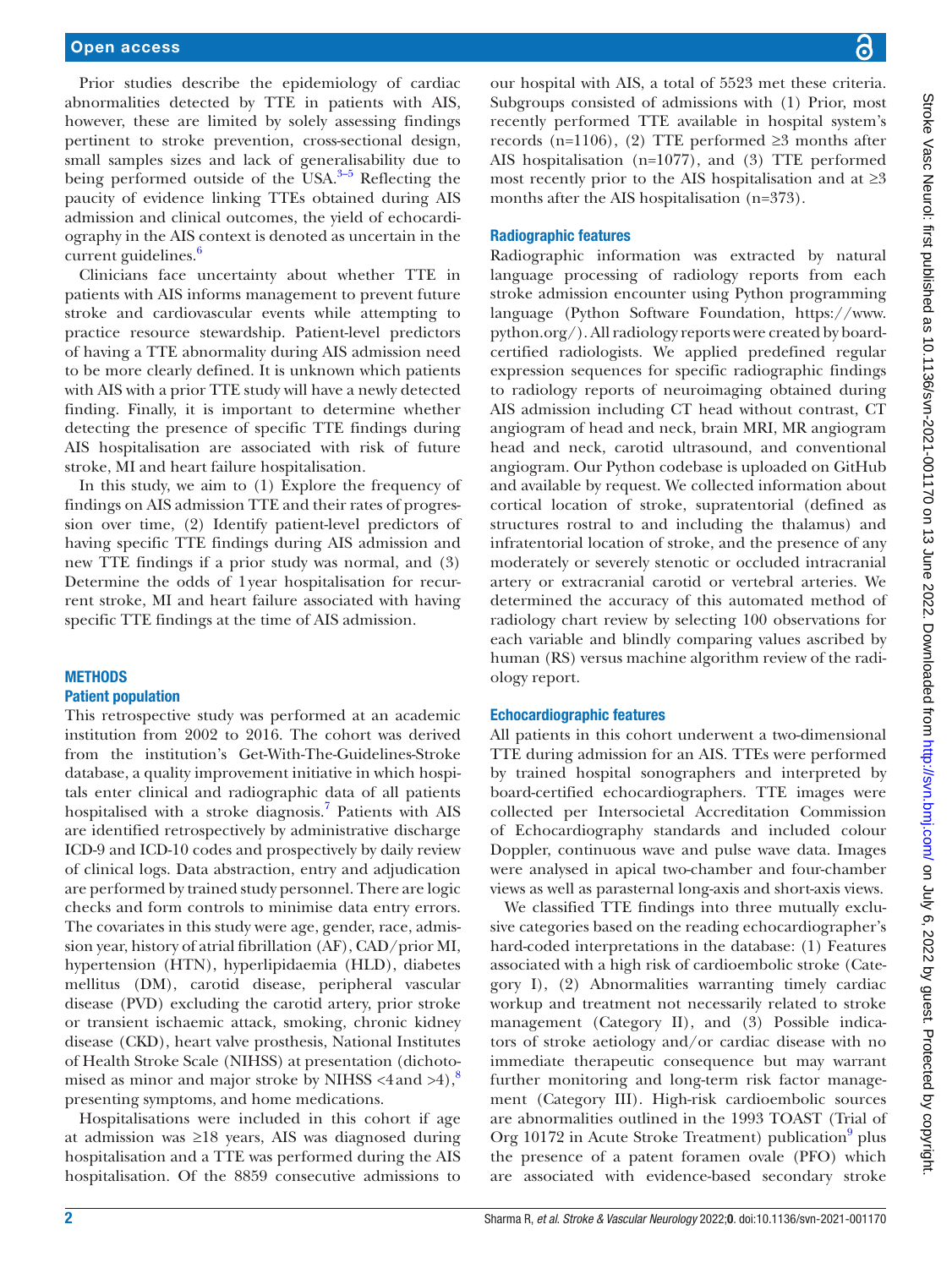prevention treatments.<sup>10–12</sup> Category I features included: left ventricular (LV) thrombus, PFO (ascertained by Doppler and/or agitated saline contrast), atrial septal aneurysm, intracardiac tumour, left-sided endocarditis and left-sided valvular prosthesis. Category II abnormalities were: depressed ejection fraction  $(EF)$ ,  $^{13}$  14 LV aneurysm,<sup>15</sup> LV segmental wall motion abnormality,<sup>16</sup> aortic stenosis $17$  and regurgitation<sup>18</sup> (moderate and severe by colour Doppler), and mitral stenosis<sup>[19](#page-10-13)</sup> and regurgitation<sup>20</sup> (moderate and severe by colour Doppler). Category III findings included: dilated left atrium  $(LA)$ , <sup>21 22</sup> LV hypertrophy  $(LVH),^{23}$  $(LVH),^{23}$  $(LVH),^{23}$  mitral annular calcification  $(MAC),^{24}$ Lambl's excrescence<sup>25</sup> and aortic atheroma.<sup>[26](#page-10-19)</sup>

## **Outcomes**

The outcomes of incident hospitalisation for recurrent ischaemic stroke and cardiac events were ascertained within the time frame of the day after AIS hospitalisation discharge to 1year after discharge in the full cohort. We queried the Massachusetts General Hospital's Research Patient Database Repository for discrete hospitalisations that occurred within the health system with a principal diagnoses of ischaemic stroke (ICD-9 434.xx, 436.xx; ICD-10 I63.3-I63.9), MI (ICD-9 410.xx; ICD-10 I21.xx, I22.xx) and heart failure (ICD-9 428.xx; ICD-10 I50.xx).<sup>27</sup> We counted only the first incident hospitalisation for each of the individual outcomes of recurrent ischaemic stroke, MI and heart failure within 1year after AIS discharge.

## Statistical analysis

## Comparison of TTE abnormalities in patients who had an ischaemic stroke across time

Statistical analyses were performed in SAS software V.9.4 (Cary, North Carolina, USA). Baseline demographic and clinical characteristics are presented as percentages and means as appropriate. Among patients with both TTEs prior to and during AIS admission, exact McNemar's testing was used to determine whether there was a significant difference in the proportion of patients with each prespecified cardiac abnormality at the two time points. This test was selected due to the lack of independence between repeated measures within the same group of patients.<sup>28 29</sup> Statistical significance was set at p<0.05. This test was also applied among patients with both an inpatient TTE and TTE >3 months after admission. Among patients with TTEs available prior to, during, and  $\geq 3$ months after admission, we compared the proportions of patients with each cardiac abnormality at each time point by Cochran's Q test.

## Logistic regression modelling

To identify predictors of Category I, II and II abnormalities detected on AIS admission TTE, multivariable logistic regression models were developed using clinical and imaging covariates available at the time of or soon after presentation including age, gender, race, prior medical comorbidities and medication use, NIHSS at presentation, and radiographic findings (cortical infarct location,

infratentorial infarct location, and vessel stenosis or occlusion). We excluded patients with prior history of heart failure from this analysis since heart failure was one of the TTE outcomes of interest. Among patients without a history of heart failure (n=5228), we modelled the likelihood of observing any of the prespecified TTE findings. We also modelled the likelihood of having a TTE abnormality in each of the three categories with specific management implications. Parsimonious models were created by stepwise selection (p values of entry and exit: 0.05). These models were also generated in a subgroup of patients with no prior history of heart failure, mechanical heart valve or AF (n=4234) since there are well-defined management approaches with these diagnoses and AIS. We created a multivariable logistic regression model to identify independent predictors of having a new TTE finding if a prior TTE showed no abnormalities. Finally, we ascertained the odds of (1) Incident hospitalisation for recurrent ischaemic stroke, (2) MI, and (3) Heart failure within 1year of the index AIS hospitalisation in all patients with AIS regardless of baseline heart failure status as a function of having a Category 1, II and III TTE abnormality detected by the AIS TTE by univariate logistic regression modelling.

## Net reclassification improvement analysis

We sought to evaluate the additive value of Category I findings in predicting incident hospitalisation for recurrent ischaemic stroke within the 1year follow-up period. We calculated the net reclassification index and its twosided 95% CI to understand the incremental predictive capacity of Category I TTE biomarker data above the baseline characteristics collected during AIS admission.<sup>[30](#page-10-22)</sup> These characteristics were the following: age, sex, race, and history of prior stroke, HTN, HLD, diabetes, AF and heart failure.

## RESULTS

There were 5523 hospitalisations in the cohort [\(table](#page-3-0) 1). More than half were male, and the mean age of patients was 68.6 years. The majority of the cohort was Caucasian (86%) with HTN (68%), AF (20%), HLD (40%) and DM (23%). Average admission NIHSS was 8. Nearly 33% reported taking an antithrombotic (29% an antiplatelet, 4.9% an anticoagulant). Seventy-two per cent had cortical infarcts, 27% had infratentorial infarcts, and 30% had significant head or neck stenosis or occlusion of a head or neck artery. The accuracy of our automated method of radiology data extraction in a random sample of 100 selected for each variable was 98% for neuroanatomical location and 99% for vessel abnormality.

Nearly 81% of admission TTEs had at least one abnormality of interest. The most frequent admission TTE findings were: dilated LA (44%), MAC (37%), LVH (26%), aortic atheroma (17%), PFO (16%), segmental LV wall motion abnormality (14%), moderate or severe mitral regurgitation (11%), and  $EF \leq 35\%$  (7.4%). In the cohort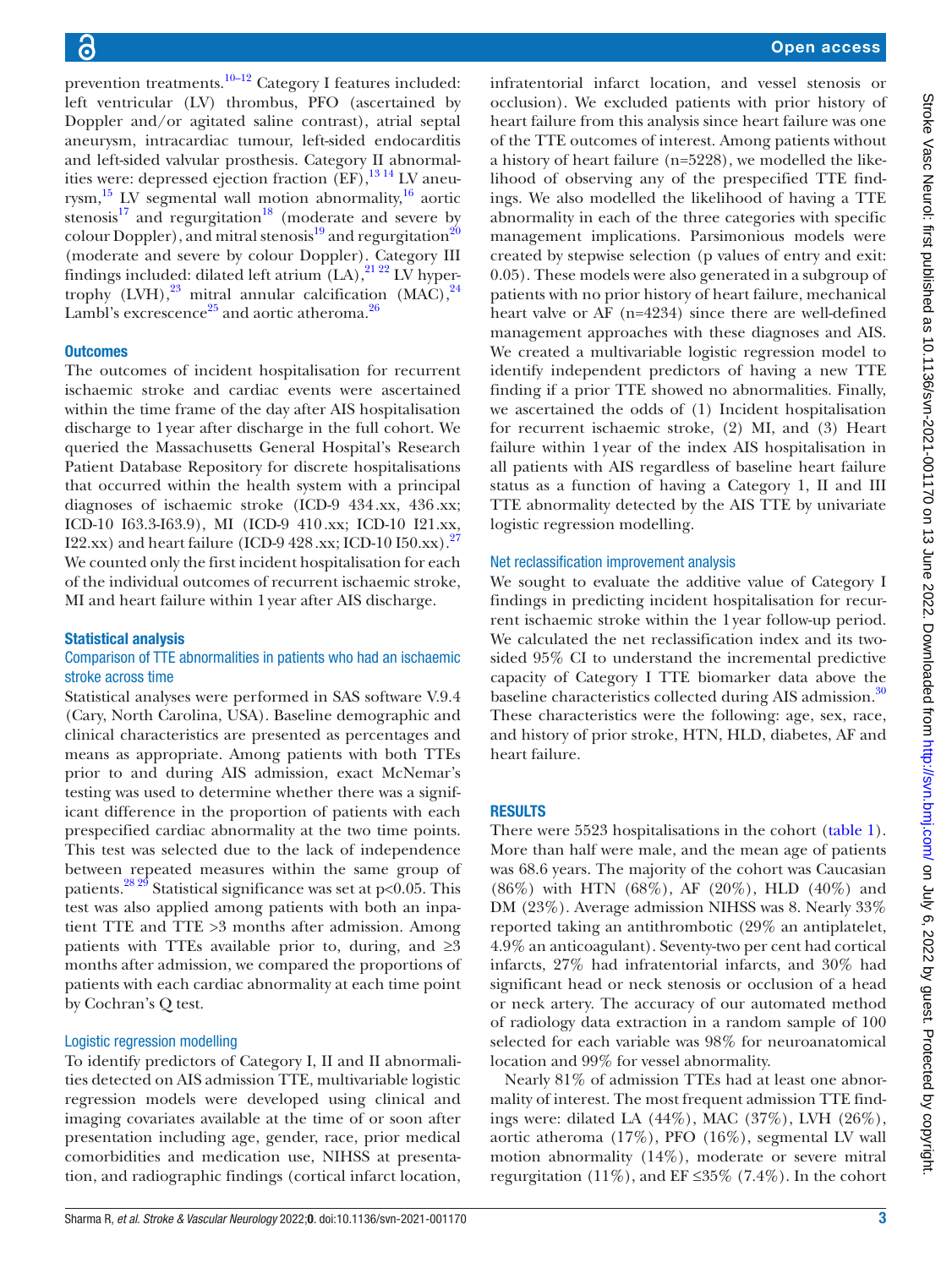<span id="page-3-0"></span>

| Characteristics of the study cohort<br><b>Table 1</b>              |                                           |
|--------------------------------------------------------------------|-------------------------------------------|
| <b>Variable</b>                                                    | $N$ (%) or mean<br>(SD)<br>(total n=5523) |
| Gender (male)                                                      | 2996 (54.3)                               |
| Age at admission                                                   | 68.6 (15.2)                               |
| Race                                                               |                                           |
| Caucasian                                                          | 4727 (85.6)                               |
| African-American                                                   | 305(5.5)                                  |
| Asian                                                              | 175(3.2)                                  |
| American-Indian                                                    | 5(0.1)                                    |
| Native Hawaiian/Pacific Islander                                   | 9(0.2)                                    |
| Unknown/other                                                      | 314(5.7)                                  |
| Year of admission                                                  |                                           |
| 2002-2007                                                          | 1321 (23.9)                               |
| 2007-2010                                                          | 1230 (22.3)                               |
| 2010-2013                                                          | 1202 (21.8)                               |
| 2013-2016                                                          | 1770 (32.1)                               |
| Comorbidities                                                      |                                           |
| <b>Atrial fibrillation/flutter</b>                                 | 1119 (20.3)                               |
| Coronary artery disease/prior myocardial 1185 (21.5)<br>infarction |                                           |
| Carotid stenosis                                                   | 221 (4.0)                                 |
| <b>Diabetes</b>                                                    | 1292 (23.4)                               |
| Dyslipidaemia                                                      | 2216 (40.1)                               |
| Hypertension                                                       | 3744 (67.8)                               |
| Prior stroke                                                       | 579 (10.5)                                |
| Prior transient ischaemic attack                                   | 183 (3.3)                                 |
| Peripheral vascular disease                                        | 237 (4.3)                                 |
| Smoker                                                             | 826 (15.0)                                |
| Prosthetic heart valve                                             | 46 (0.8)                                  |
| Heart failure                                                      | 295(5.3)                                  |
| Chronic kidney disease                                             | 181 (3.3)                                 |
| Home medications                                                   |                                           |
| Antithrombotics                                                    | 1843 (33.4)                               |
| Antiplatelet                                                       | 1574 (28.5)                               |
| Anticoagulant                                                      | 269 (4.9)                                 |
| Antihypertensive                                                   | 3547 (64.2)                               |
| <b>Statin</b>                                                      | 2209 (40.0)                               |
| Presenting symptoms                                                | 7.5(7.1)                                  |
| Aphasia<br>Gaze deviation                                          | 1657 (30.0)                               |
| Field cut                                                          | 1271 (23.0)<br>1404 (25.4)                |
| <b>Facial weakness</b>                                             |                                           |
| Ataxia                                                             | 2754 (49.9)                               |
| Motor                                                              | 698 (12.6)                                |
| Neglect                                                            | 4379 (79.3)<br>936 (16.9)                 |
| Radiographic findings                                              |                                           |
| <b>Cortical infarct</b>                                            | 3977 (72.0)                               |
|                                                                    |                                           |

**Continued** 

| <b>Table 1</b> Continued                                              |                                         |
|-----------------------------------------------------------------------|-----------------------------------------|
| <b>Variable</b>                                                       | N (%) or mean<br>(SD)<br>(total n=5523) |
| Infratentorial infarct                                                | 1512 (27.4)                             |
| Arterial moderate/severe stenosis or<br>occlusion in the head or neck | 1673 (30.3)                             |
| <b>TTE</b> findings                                                   |                                         |
| Tumour                                                                | 2(0.04)                                 |
| Vegetation                                                            | 14(0.3)                                 |
| Patent foramen ovale                                                  | 884 (16.0)                              |
| Atrial septal aneurysm                                                | 70(1.3)                                 |
| Left atrium, dilated                                                  | 2411 (43.7)                             |
| LV aneurysm                                                           | 91(1.7)                                 |
| LV thrombus                                                           | 59(1.1)                                 |
| LV hypertrophy                                                        | 1436 (26.0)                             |
| LV wall motion abnormality                                            | 791 (14.3)                              |
| EF ≤15%                                                               | 72 (1.3)                                |
| EF ≤35%                                                               | 406 (7.4)                               |
| Lambl's excrescence                                                   | 117(2.1)                                |
| Mitral annular calcification                                          | 2023 (36.6)                             |
| Aortic atheroma                                                       | 950 (17.2)                              |
| Cardiac valvular prosthesis                                           | 90(1.6)                                 |
| Moderate or severe aortic regurgitation                               | 108(2.0)                                |
| Moderate or severe mitral regurgitation                               | 609 (11.0)                              |
| Moderate or severe aortic stenosis                                    | 111(2.0)                                |
| Moderate or severe mitral stenosis                                    | 98(1.8)                                 |
| FF election freetient U. Left ventrieuler TTF trengtheresie           |                                         |

TTE findings of the findings of the findings of the findings of the final state of the final state of the final state of the final state of the final state of the final state of the final state of the final state of the fi

EF, ejection fraction; LV, left ventricular; TTE, transthoracic echocardiography.

without a prior history of heart failure, a total of 4157 out of 5228 (79.5%) admission TTEs demonstrated at least one abnormality. There were 981 (18.7%) admission TTEs with a Category I finding, 1711 (32.7%) with a Category II finding and 3806 (72.8%) with a Category III finding. Among patients with no history of heart failure, mechanical cardiac valve or AF (n=4234), there were 3227 admission TTEs with any prespecified abnormality  $(76.2\%)$ , 854 with a Category I abnormality  $(20.1\%)$ , 1062 with a Category II abnormality (25.1%) and 2642 with a Category III abnormality (62.4%).

## Comparison of TTE abnormalities in patients who had a stroke across time

Among patients with TTEs both before and during AIS admission, the proportion of patients with the following abnormalities increased significantly on the subsequent TTE: PFOs  $(p<0.01)$ , dilated left atria  $(p<0.01)$ , LV thrombi (p=0.03), LVH (p=0.01), EF  $\leq 15\%$  and  $< 35\%$ (p<0.01and p<0.01, respectively), Lambl's excrescence  $(p<0.01)$ , MAC ( $p=<0.01$ ), aortic atheroma ( $p<0.01$ ) and cardiac valvular prostheses  $(p<0.01)$  [\(table](#page-4-0) 2). Median time from prior TTE to the inpatient TTE was 539 days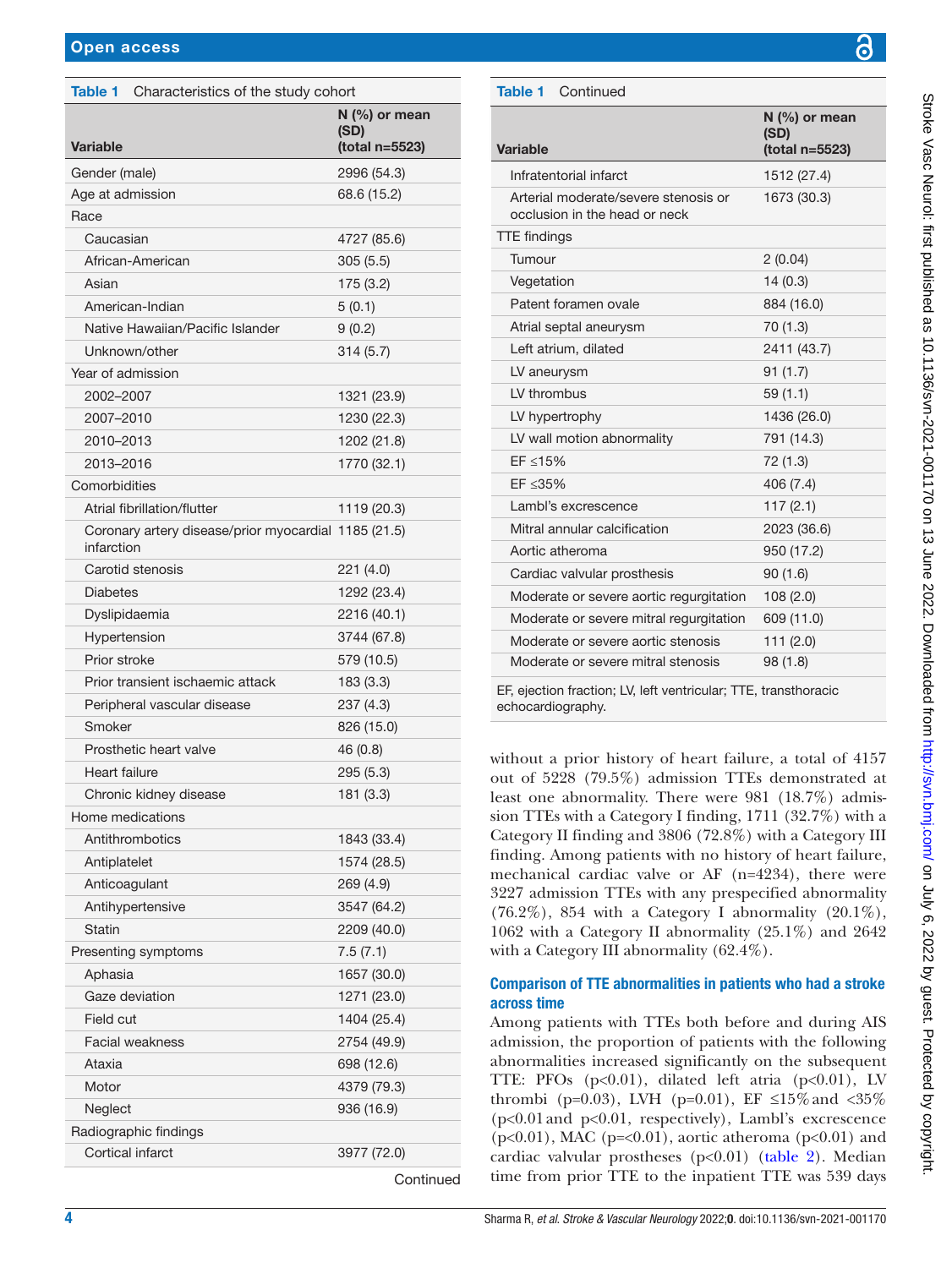<span id="page-4-0"></span>

| Table 2 Findings on TTE during inpatient hospitalisation for ischaemic stroke versus a most recent prior TTE (left) and |
|-------------------------------------------------------------------------------------------------------------------------|
| inpatient TTE versus follow-up TTE (right)                                                                              |

|                                            | recent prior TTE<br>$(n=1106)$                  | Comparison of findings of inpatient TTE and most |          | follow-up TTE<br>$(n=1077)$ | Comparison of findings of inpatient TTE and first |         |
|--------------------------------------------|-------------------------------------------------|--------------------------------------------------|----------|-----------------------------|---------------------------------------------------|---------|
| <b>TTE features</b>                        | <b>Most recent prior</b><br><b>TTE</b><br>N (%) | <b>Inpatient TTE</b><br>N(%                      | P value  | <b>Inpatient TTE</b><br>N(% | Follow-up TTE<br>N(%)                             | P value |
| Tumour (left-sided)                        | 0(0)                                            | 0(0.0)                                           | 1.000    | (0.00)                      | 0(0.00)                                           | 1.000   |
| Vegetation (left-sided)                    | 1(0.09)                                         | 5(0.45)                                          | 0.219    | 4(0.4)                      | 1(0.1)                                            | 0.250   |
| Patent foramen ovale                       | 88 (8.0)                                        | 131 (11.8)                                       | < 0.001  | 258 (24.0)                  | 128(11.9)                                         | < 0.001 |
| Atrial septal aneurysm                     | 1(0.2)                                          | 10(2.9)                                          | 0.250    | 20(1.9)                     | 5(0.5)                                            | < 0.001 |
| Left atrium, dilated                       | 589 (53.3)                                      | 632 (57.1)                                       | 0.007    | 490 (45.5)                  | 555(51.5)                                         | < 0.001 |
| LV aneurysm                                | 18(1.6)                                         | 25(2.3)                                          | 0.265    | 20(1.9)                     | 20(1.9)                                           | 1.000   |
| LV thrombus                                | 6(0.54)                                         | 16 (1.45)                                        | $0.031*$ | 18(1.7)                     | 12(1.1)                                           | 0.327   |
| LV hypertrophy                             | 331 (29.9)                                      | 368 (33.3)                                       | $0.014*$ | 289 (26.8)                  | 273 (25.4)                                        | 0.284   |
| LV wall motion abnormality                 | 201 (18.2)                                      | 214 (19.4)                                       | 0.287    | 157 (14.6)                  | 184(17.1)                                         | 0.026   |
| EF ≤15%                                    | 2(0.2)                                          | 13(1.2)                                          | $0.001*$ | 16(1.5)                     | 6(0.6)                                            | 0.031   |
| EF ≤35%                                    | 66 (6.0)                                        | 104(9.4)                                         | < 0.001  | 95(8.8)                     | 92(8.5)                                           | 0.810   |
| Lambl's excrescence                        | 14(1.3)                                         | 30(2.7)                                          | $0.003*$ | 14(1.3)                     | 18(1.7)                                           | 0.524   |
| Mitral annular calcification               | 485 (43.91)                                     | 545 (49.3)                                       | < 0.001  | 366 (34.0)                  | 406 (37.7)                                        | 0.003   |
| Aortic atheroma                            | 193 (17.5)                                      | 244 (22.1)                                       | $0.003*$ | 174 (16.2)                  | 159 (14.8)                                        | 0.342   |
| Prosthesis                                 | 30(2.7)                                         | 46 (4.2)                                         | $0.009*$ | 22(2.04)                    | 25(2.32)                                          | 0.607   |
| Moderate or severe aortic<br>regurgitation | 27(2.4)                                         | 40(3.6)                                          | 0.053    | 21(2.0)                     | 28(2.6)                                           | 0.248   |
| Moderate or severe mitral<br>regurgitation | 155 (14.0)                                      | 177 (16.0)                                       | 0.067    | 116 (10.8)                  | 155 (14.4)                                        | < 0.001 |
| Aortic stenosis                            | 37(3.4)                                         | 34(3.1)                                          | 0.804    | 26(2.4)                     | 32(3.0)                                           | 0.489   |
| Mitral stenosis                            | 25(2.3)                                         | 26(2.4)                                          | 1.000    | 19(1.8)                     | 19(1.8)                                           | 1.000   |

\*Median days between most recent prior TTE and inpatient TTE is 539 days (IQR 162–1317days); median days between inpatient TTEs and follow-up TTE is 481 days (IQR 212–1065days)

EF, ejection fraction; LV, left ventricular; TTE, transthoracic echocardiogrphy.

(IQR: 162–1317). Among those with an inpatient and follow-up TTE, there was an increase in the proportion of patients with: dilated LA (p<0.01), segmental LV wall motion abnormality ( $p=0.03$ ), MAC ( $p<0.01$ ), and moderate and severe mitral regurgitation (p<0.01).

In the subgroup (n=373) with TTEs across all three time points (prior to AIS admission, during the inpatient AIS period and  $\geq$ 3 months after the admission) ([figure](#page-5-0) 1), higher proportions were noted with dilated LA  $(p<0.01)$ , EF  $\leq$ 35% (p<0.01), PFOs (p<0.01), atrial septal aneurysms (p=0.04), MAC (p<0.01), a new prosthetic valve (p<0.01), and moderate and severe mitral regurgitation (p=0.01) over time.

## Multivariable modelling

[Table](#page-6-0) 3 presents independent, patient-level predictors of an abnormal TTE during admission in the cohort without a prior history of heart failure including older age (OR 2.01, 95%CI 1.73 to 2.34), CAD/prior MI (OR 3.44, 95% CI 2.64 to 4.47), AF (OR 3.15, 95% CI 2.40 to 4.14), diabetes (OR 1.28, 95% CI 1.06 to 1.54), HTN (OR 1.32, 95% CI 1.14 to 1.54), and patent head and neck vessels

(OR 1.18, 95% CI 1.01 to 1.38) (c-statistic 0.71). There was a higher likelihood of a Category I finding among those who were younger, Caucasian, had no history of AF, HTN, or DM, had an infratentorial infarct, had a low severity stroke, and had patent head and neck vessels (c-statistic 0.68). The odds of having a Category II TTE abnormality were higher among patients who were older, had a history of CAD, AF, HTN, or PVD, had a higher NIHSS, and had patent head and neck vessel (c-statistic 0.73). Significant predictors of a Category III finding included older age, male sex, a history of CAD, AF, HTN, DM, or CKD, and a higher NIHSS.

Among patients with no history of heart failure, mechanical cardiac valve or AF (n=4234), older age, Caucasian race, history of CAD, HTN or DM, and patent head and neck vessels were patient-level risk factors for having any of the prespecified TTE abnormalities (c-statistic 0.68, [table](#page-7-0) 4). Younger, Caucasian patients with no history of HTN, DM, or antiplatelet use, NIHSS <4, infratentorial infarct, and patent head and neck vessels were more likely to have a Category I finding (c-statistic 0.67). A Category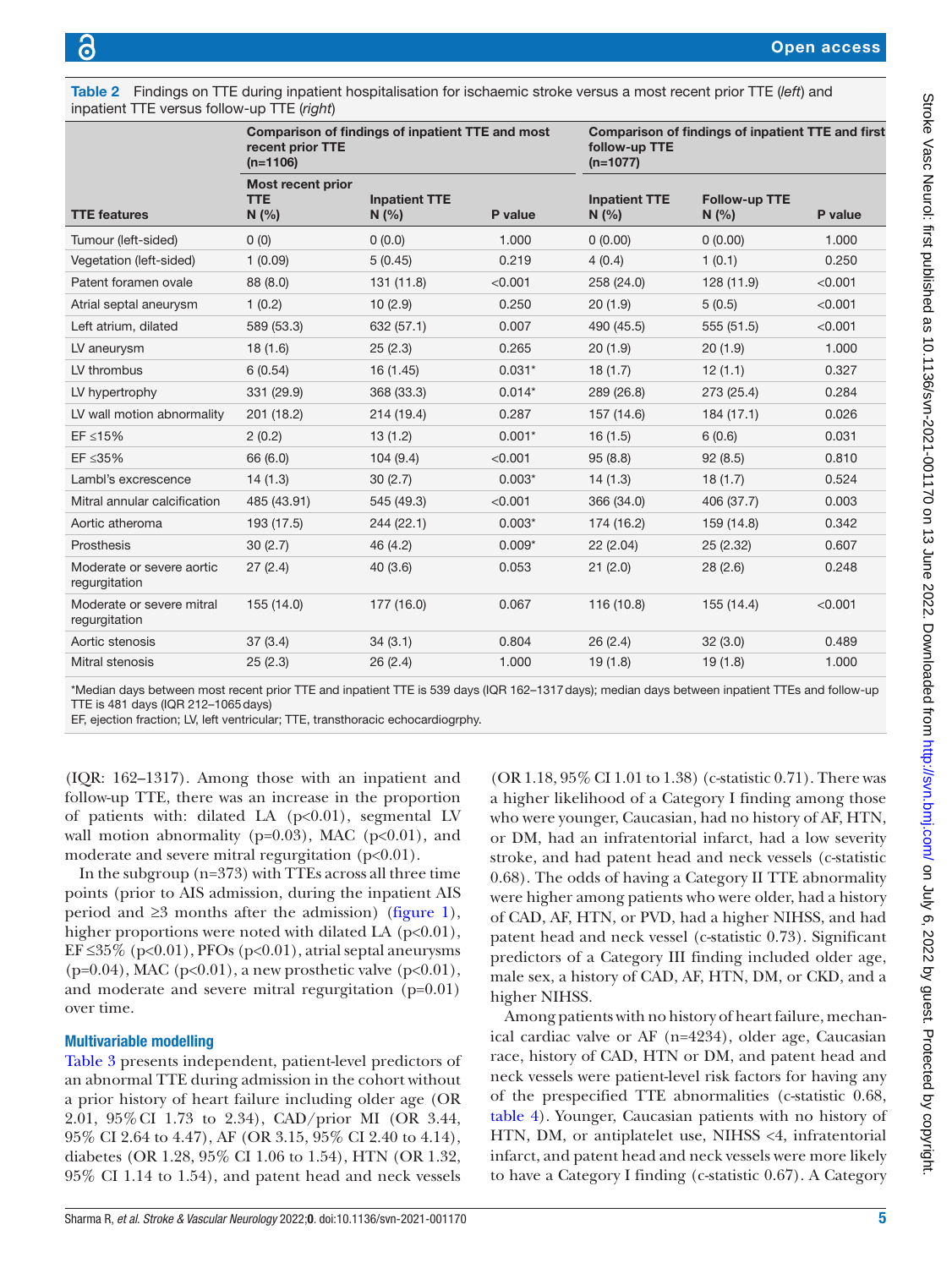

Figure 1 Cardiac abnormalities across serial transthoracic echocardiography (TTE). Percentages of patients with TTE abnormalities prior to ischaemic stroke admission, at the time of admission and after admission. (N=373). \*Median time from first to the third TTE: 1094 days (IQR 559–1900). AR, aortic regurgitation; EF, ejection fraction; LV, left ventricular; MR, mitral regurgitation; PFO, patent foramen ovale.

II abnormality was associated with patients who were older, had a history of CAD and HTN, a higher NIHSS, a cortical infarct, and patent head and neck vessels (c-statistic 0.72). Older, male patients with a history of CAD, HTN or DM, and higher NIHSS were more likely to have a Category III finding (c-statistic 0.72).

We created a model predicting the odds of a new prespecified TTE finding (n=83) during AIS admission if a prior TTE in our system was unremarkable (n=891) ([table](#page-8-0) 5). Older patients with CAD, PVD, CKD, no history of HLD and no known carotid disease were likely to develop a novel TTE finding at the time of AIS (c-statistic 0.71).

There were a total of 124 hospitalisations for recurrent stroke, 21 hospitalisations for MI and 28 hospitalisation for heart failure within 1year of the index AIS hospitalisation. In univariate logistic regression modelling of all patients with AIS, the odds of an incident hospitalisation for recurrent ischaemic stroke within 1year of discharge from the index AIS hospitalisation was significantly higher among patients with a Category I finding detected by the AIS TTE versus patients without a Category I finding (OR 0.54, 95% CI 0.30 to 0.96, p=0.0347, [table](#page-8-1) 6). There was no significant difference in hospitalisations for MI (OR 1.45, 95% CI 0.53 to 3.97, p=0.4701) or heart failure (OR 1.01, 95% CI 0.38 to 2.65, p=0.9895) by Category I status. The odds of a recurrent stroke hospitalisation within 1year of AIS were similar by Category II status (OR 0.77, 95% CI 0.51 to 1.16), but the odds of hospitalisation for MI (OR 2.46, 95% CI 1.04 to 5.80) and heart failure (OR

<span id="page-5-0"></span>5.62, 95% CI 2.47 to 12.79) within 1year were significantly higher among patients with Category II findings. There was no association between the odds of hospitalisation for any of the three conditions as a function of Category III status.

There was significant net reclassification improvement with the additional input of Category I TTE data to baseline characteristics (net reclassification index 0.1563; 95% CI 0.0465 to 0.2661) for predicting recurrent ischaemic stroke hospitalisation. The addition of Category I TTE data to baseline characteristics compared with the model comprised of baseline characteristics alone resulted in 79% of events being correctly reclassified (p<0.001) and  $63\%$  of non-events being reclassified (p<0.001).

## **DISCUSSION**

Our study assesses TTE findings identified during an AIS hospitalisation. About 19% of studies demonstrated an abnormality associated with a high risk of cardioembolic stroke, 33% with an abnormality warranting cardiac management not specifically related to stroke and 72% with findings with no significant immediate implication but which may prompt further monitoring and long-term risk factor management to prevent a future cerebrovascular or cardiovascular event. Some findings were more frequently observed over time. Patient-level risk factors for an abnormal TTE include age, vascular risk factors, having cortical or infratentorial acute infarcts, and patent head and neck vessels. Only 9% of admission TTEs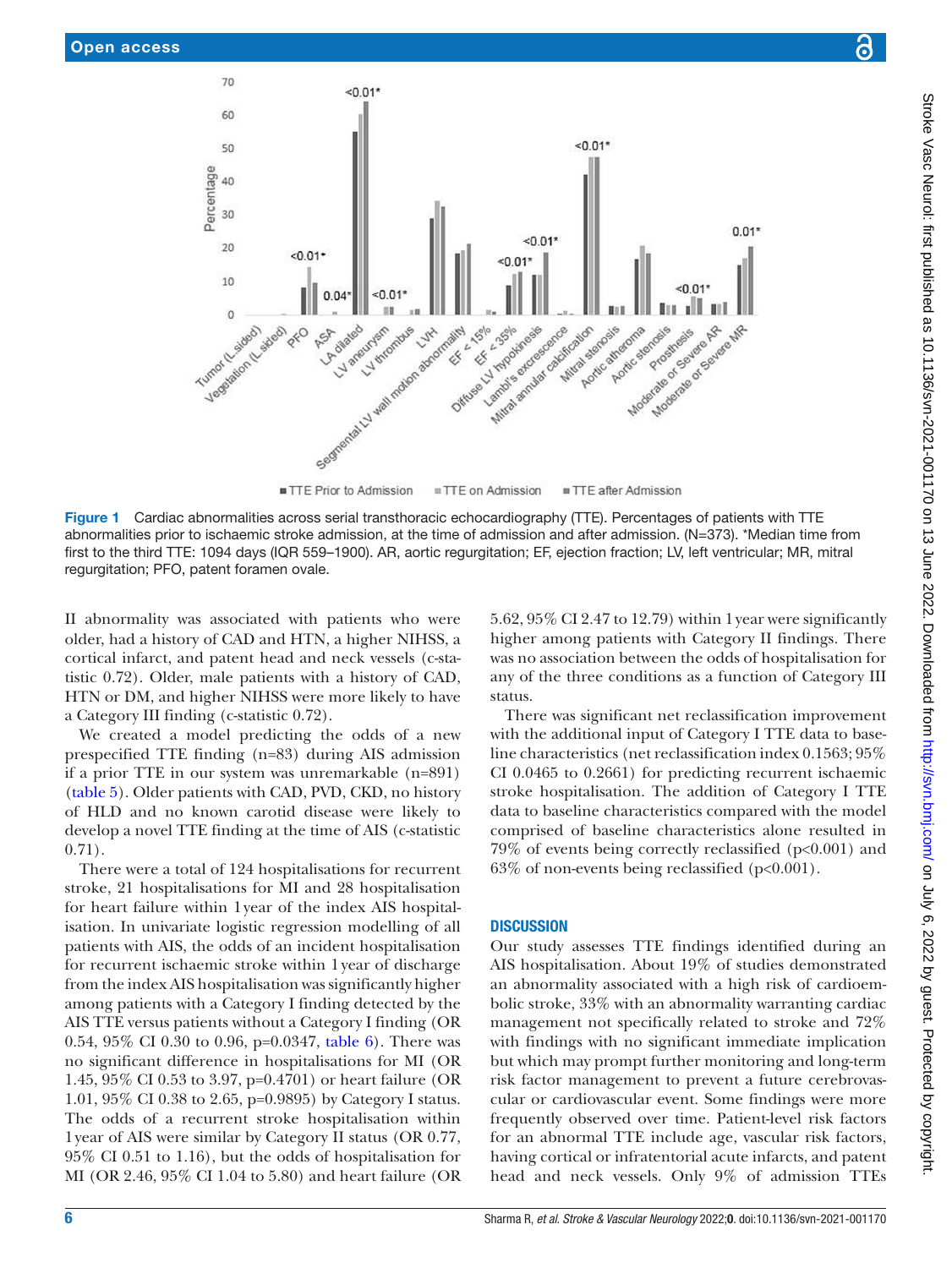|                                                     |                                              |         |                       | Category III finding (right) among those with no prestroke history of heart failure |                |                       |                                                         |                |                       | Table 3 Multivariable logistic regression models predicting an abnormal TTE finding (left), a Category I finding (left-centre), a Category II finding (right-centre) and a |         |                                 |
|-----------------------------------------------------|----------------------------------------------|---------|-----------------------|-------------------------------------------------------------------------------------|----------------|-----------------------|---------------------------------------------------------|----------------|-----------------------|----------------------------------------------------------------------------------------------------------------------------------------------------------------------------|---------|---------------------------------|
| Covariates                                          | TTE abnormality<br>OR (95% CI)<br>$n = 4157$ | P value | Model c-<br>statistic | abnormality<br>OR (95% CI)<br>Category<br>$n = 981$                                 | <b>P</b> value | Model c-<br>statistic | abnormality<br>OR (95% CI)<br>Category II<br>$n = 1519$ | <b>P</b> value | Model c-<br>statistic | abnormality<br>OR (95% CI)<br>Category III<br>$n = 3535$                                                                                                                   | P value | statistic<br><b>Model</b><br>ပံ |
| Older age                                           | 2.01 (1.73 to 2.34)                          | 0.007   | 0.71                  | to 0.62)<br>0.53 (0.45                                                              | 0.001          | 0.68                  | 1.74(1.50 to 2.01)                                      | 0.001          | 0.73                  | 2.83 (2.48 to 3.24)                                                                                                                                                        | 0.001   | 0.75                            |
| Male gender                                         |                                              |         |                       |                                                                                     |                |                       |                                                         |                |                       | $1.22$ (1.07 to 1.39)                                                                                                                                                      | 0.004   |                                 |
| Caucasian                                           |                                              |         |                       | to 1.70)<br>1.36 (1.10                                                              | 0.005          |                       |                                                         |                |                       |                                                                                                                                                                            |         |                                 |
| disease/prior MI<br>Coronary artery                 | 3.44 (2.64 to 4.47)                          | < 0.001 |                       |                                                                                     |                |                       | 3.73(3.21 to 4.34)                                      | 0.007          |                       | 2.02 (1.66 to 2.45)                                                                                                                                                        | 0.001   |                                 |
| Atrial fibrillation                                 | 3.15 $(2.40 \text{ to } 4.14)$ < 0.001       |         |                       | to 0.77)<br>0.61 (0.48                                                              | 0.001          |                       | 1.75(1.49 to 2.05)                                      | 0.001          |                       | 3.41 $(2.71 to 4.29)$                                                                                                                                                      | 0.001   |                                 |
| antihypertensive<br>medication<br>Prior             | 1.32 (1.14 to 1.54) < $0.001$                |         |                       | to 0.79)<br>0.67 (0.57                                                              | 0.001          |                       | 1.22 (1.05 to 1.42)                                     | 0.009          |                       | 1.84 (1.60 to 2.11)                                                                                                                                                        | 0.001   |                                 |
| Diabetes mellitus                                   | 1.28 (1.06 to 1.54)                          | 0.010   |                       | to 0.93)<br>0.76 (0.63                                                              | 0.007          |                       |                                                         |                |                       | 1.45(1.23 to 1.71)                                                                                                                                                         | < 0.001 |                                 |
| Chronic kidney<br>disease                           |                                              |         |                       |                                                                                     |                |                       |                                                         |                |                       | 1.62 (1.02 to 2.58)                                                                                                                                                        | 0.041   |                                 |
| Prior antiplatelet use                              |                                              |         |                       | to 0.89<br>0.74 (0.62                                                               | 0.002          |                       |                                                         |                |                       |                                                                                                                                                                            |         |                                 |
| Admission NIHSS 24                                  |                                              |         |                       | to 0.73<br>0.63 (0.54                                                               | 0.007          |                       | 1.44 (1.26 to 1.65)                                     | 0.007          |                       | 1.17(1.03 to 1.33)                                                                                                                                                         | 0.017   |                                 |
| Cortical infarct                                    |                                              |         |                       |                                                                                     |                |                       | 1.38 (1.18 to 1.61)                                     | 0.007          |                       |                                                                                                                                                                            |         |                                 |
| Infratentorial infarct                              |                                              |         |                       | to 0.96)<br>0.81 (0.68                                                              | 0.0139         |                       |                                                         |                |                       |                                                                                                                                                                            |         |                                 |
| Patent intracranial<br>and extracranial<br>arteries | 1.18 (1.01 to 1.38)                          | 0.043   |                       | to 1.78<br>1.50 (1.26                                                               | 0.001          |                       | 1.29 (1.12 to 1.49)                                     | 0.001          |                       |                                                                                                                                                                            |         |                                 |

7

MI, myocardial infarction; NIHSS, National Institutes of Health Stroke Scale; TTE, transthoracic echocardiography.

<span id="page-6-0"></span>MI, myocardial infarction; NIHSS, National Institutes of Health Stroke Scale; TTE, transthoracic echocardiography.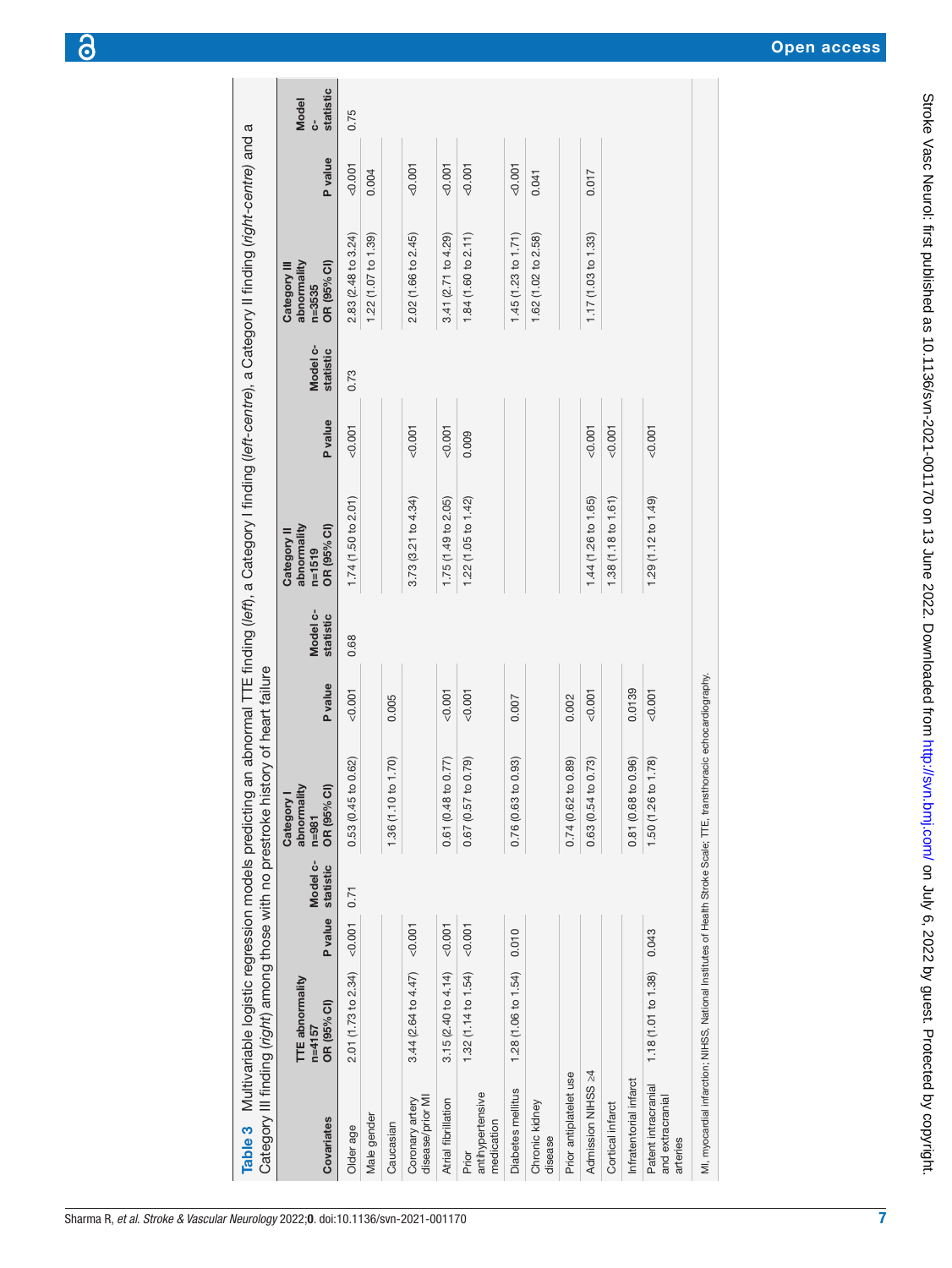<span id="page-7-0"></span>

|                                                     | TTE abnormality<br>$n = 3227$ |         |             | abnormality<br>Category I<br>$n = 854$                                                                             |                |             | abnormality<br>Category II<br>$n = 1062$ |         |             | abnormality<br>Category II<br>$n = 2642$ |                |             |
|-----------------------------------------------------|-------------------------------|---------|-------------|--------------------------------------------------------------------------------------------------------------------|----------------|-------------|------------------------------------------|---------|-------------|------------------------------------------|----------------|-------------|
| Covariates                                          | OR (95% CI)                   | P value | c-statistic | $\widehat{\sigma}$<br>OR (95%                                                                                      | <b>P</b> value | c-statistic | OR (95% CI)                              | P value | c-statistic | OR (95% CI)                              | <b>P</b> value | c-statistic |
| Older age                                           | 2.05 (1.75 to 2.39)           | &0.001  | 0.68        | to 0.59<br>0.50 (0.43                                                                                              | 0.007          | 0.67        | 1.81 (1.54 to 2.13)                      | 0.001   | 0.72        | 2.90 (2.52 to<br>3.33)                   | 50.007         | 0.72        |
| Male gender                                         |                               |         |             |                                                                                                                    |                |             |                                          |         |             | 1.19 (1.03 to 0.016<br>1.36)             |                |             |
| Caucasian                                           | 1.22 (1.01 to 1.48)           | 0.049   |             | to 1.64)<br>1.31 (1.04                                                                                             | 0.007          |             |                                          |         |             |                                          |                |             |
| disease/prior MI<br>Coronary artery                 | 3.53 (2.66 to 4.68)           | &0.001  |             |                                                                                                                    |                |             | 4.17 (3.50 to 4.97)                      | 0.001   |             | $2.27$ (1.85 to <0.001<br>2.79)          |                |             |
| antihypertensive<br>medication<br>Prior             | 1.32 (1.13 to 1.55)           | &0.001  |             | to 0.76)<br>0.65 (0.55                                                                                             | 0.001          |             | 1.28 (1.08 to 1.52)                      | 0.004   |             | 2.05(1.78 to < 0.001<br>2.37)            |                |             |
| Diabetes mellitus                                   | 1.29 (1.06 to 1.57)           | 0.011   |             | to 0.90<br>0.73 (0.59                                                                                              | 0.004          |             |                                          |         |             | 1.46 (1.23 to <0.001<br>1.74             |                |             |
| Prior antiplatelet use                              |                               |         |             | to 0.92)<br>0.75 (0.62                                                                                             | 0.005          |             |                                          |         |             |                                          |                |             |
| Admission<br>NIHSS<br>>4                            |                               |         |             | to 0.71<br>0.61 (0.52                                                                                              | 0.001          |             | 1.55(1.32 to 1.81)                       | < 0.001 |             | 1.19 (1.04 to 0.013<br>1.36)             |                |             |
| Cortical infarct                                    |                               |         |             |                                                                                                                    |                |             | 1.44 $(1.21$ to $1.72)$                  | 0.001   |             |                                          |                |             |
| Infratentorial infarct                              |                               |         |             | to 0.95<br>0.80 (0.67                                                                                              | 0.012          |             |                                          |         |             |                                          |                |             |
| Patent intracranial<br>and extracranial<br>arteries | 1.22 (1.03 to 1.43)           | 0.019   |             | to 1.80<br>1.49 (1.24                                                                                              | &0.001         |             | 1.23 (1.04 to 1.44)                      | 0.015   |             |                                          |                |             |
|                                                     |                               |         |             | MI, myocardial infarction; NIHSS, National Institutes of Health Stroke Scale; TTE, transthoracic echocardiography. |                |             |                                          |         |             |                                          |                |             |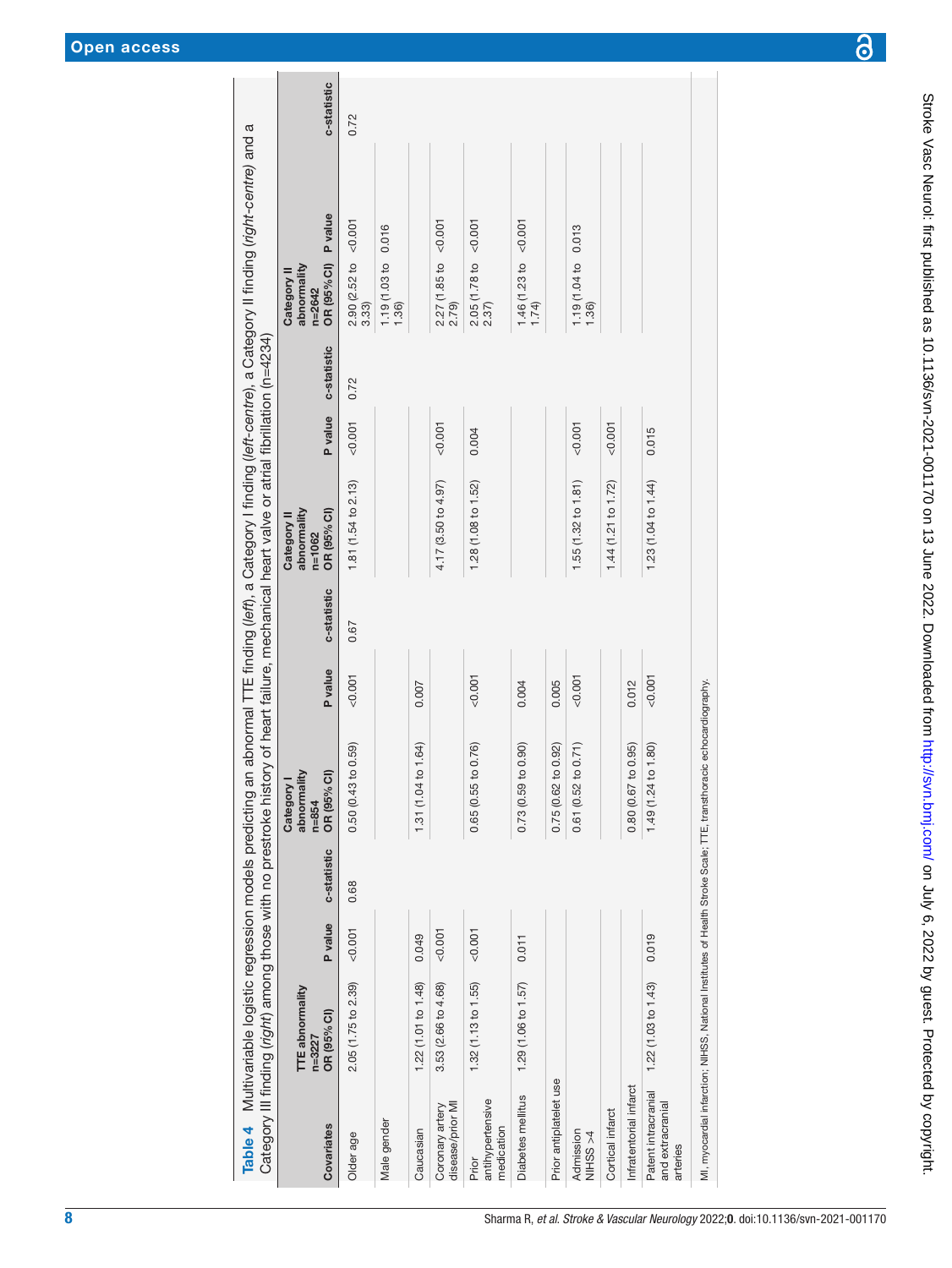<span id="page-8-0"></span>

| Table 5                     | Multiva |
|-----------------------------|---------|
| $\sim$ $\sim$ $\sim$ $\sim$ |         |

| <b>Patient characteristics</b>            | <b>New TTE abnormality detected</b><br><b>OR (95% CI)</b> | P value | <b>Model c-statistic</b> |
|-------------------------------------------|-----------------------------------------------------------|---------|--------------------------|
| Older age                                 | 3.78 (1.85 to 7.74)                                       | 0.003   | 0.71                     |
| Prior use of cholesterol-lower medication | $0.44$ (0.27 to 0.73)                                     | 0.002   |                          |
| History of coronary artery disease        | 1.73 (1.04 to 2.89)                                       | 0.036   |                          |
| History of carotid disease                | $0.11$ (0.01 to 0.80)                                     | 0.029   |                          |
| Peripheral vascular disease               | 2.65 (1.27 to 5.54)                                       | 0.009   |                          |
| Chronic kidney disease                    | 2.53 (1.26 to 5.08)                                       | 0.009   |                          |
| TTE, transthoracic echocardiography.      |                                                           |         |                          |
|                                           |                                                           |         |                          |

ariable logistic regression model predicting a new abnormal TTE finding (n=83) in those with a prior normal TTE  $(n=891)$ 

demonstrated a new abnormal finding compared with a prior TTE study. Older and unhealthier patients with no known carotid disease and a prior normal TTE have higher odds of a new TTE abnormality during AIS admission. Having a TTE finding detected at the time of AIS which has been associated with high stroke risk was associated with a significantly lower rate of ischaemic stroke hospitalisation within 1year. Conversely, detection of a TTE feature associated with high risk of cardiac events was associated with a significantly elevated odds of hospitalisation for MI and heart failure within 1year. There was no 1year risk of stroke or cardiac events associated with TTE findings with no significant immediate clinical implication. Finally, there was significant incremental predictive value of Category I data above baseline demographic and clinical characteristics for 1year recurrent ischaemic stroke hospitalisation risk. These findings confirm the important role of inpatient TTEs at the time of AIS admission particularly in patients with a high-risk profile to prompt interventions to prevent future cerebrovascular and cardiac events.

Two other studies have evaluated TTE findings in the AIS context. Abreu *et al* observed that 37% of patients with AIS had TTE findings that would warrant anticoagulation<sup>3</sup> while *Fralick et al* noted that only 14% of TTEs in patients with AIS identified clinically actionable findings for secondary stroke prevention. $31$  These percentages lie within the range of the prevalences of potential cardioembolic sources identified by TTE in our study. Our study, however, also uniquely describes abnormalities associated

with both future neurological and cardiac events. Given the high proportions of AIS TTEs with abnormalities in the three prespecified categories in our study, a TTE during the AIS encounter may be a pivotal screening and diagnostic opportunity to promote brain and heart health. For instance, a new diagnosis of low EF merits may prompt not only anticoagulation for secondary stroke prevention but also cardiology consultation and prescription of evidence-based cardioprotective medications which may not be administered as first-line therapy for routine management by stroke care providers. A concomitant finding of LVH or aortic atheroma may also prompt more aggressive risk factor management to promote the health of both vascular beds. As such, the diagnostic implications from a TTE during an AIS admission may have significant immediate and downstream effects.

Our study uniquely explores TTE findings during AIS hospitalisation and their association with future stroke and cardiovascular events within 1year of the index AIS. The ascertainment by TTE of findings linked with high stroke risk was associated with significantly lower odds of hospitalisation for ischaemic stroke within a year. The addition of Category I TTE biomarker data significantly improved the predictive capacity for recurrent ischaemic stroke beyond traditional vascular risk factors. These echocardiographic features have been designated as high risk in the stroke literature and there are clear evidence-based secondary stroke prevention treatment algorithms. The identification of any of these stroke risk related TTE abnormalities during AIS admission likely

<span id="page-8-1"></span>Table 6 Odds of hospitalisation for recurrent ischaemic stroke, myocardial infarction and heart failure as a function of TTE finding categories

| 1 year outcomes                                        | <b>Category I finding</b> | <b>Category II finding</b> | <b>Category III finding</b> |
|--------------------------------------------------------|---------------------------|----------------------------|-----------------------------|
|                                                        | <b>OR (95% CI)</b>        | OR (95% CI)                | <b>OR (95% CI)</b>          |
| Hospitalisation for recurrent ischaemic stroke (n=124) | $0.54$ (0.30 to 0.96)     | $0.77$ (0.51 to 1.16)      | 1.25 (0.84 to 1.87)         |
|                                                        | $p=0.0347$                | $p=0.2091$                 | p=0.2772                    |
| Hospitalisation for myocardial infarction (n=21)       | 1.45 (0.53 to 3.97)       | 2.46 (1.04 to 5.80)        | $0.91$ (0.36 to 2.24)       |
|                                                        | p=0.4701                  | $p=0.0398$                 | $p=0.8238$                  |
| Hospitalisation for heart failure (n=28)               | 1.01 (0.38 to 2.65)       | 5.62 (2.47 to 12.79)       | $>99$ (<0.01 to $>999.99$ ) |
|                                                        | $p=0.9895$                | p<0.0001                   | p=0.9527                    |
| TTE, transthoracic echocardiography.                   |                           |                            |                             |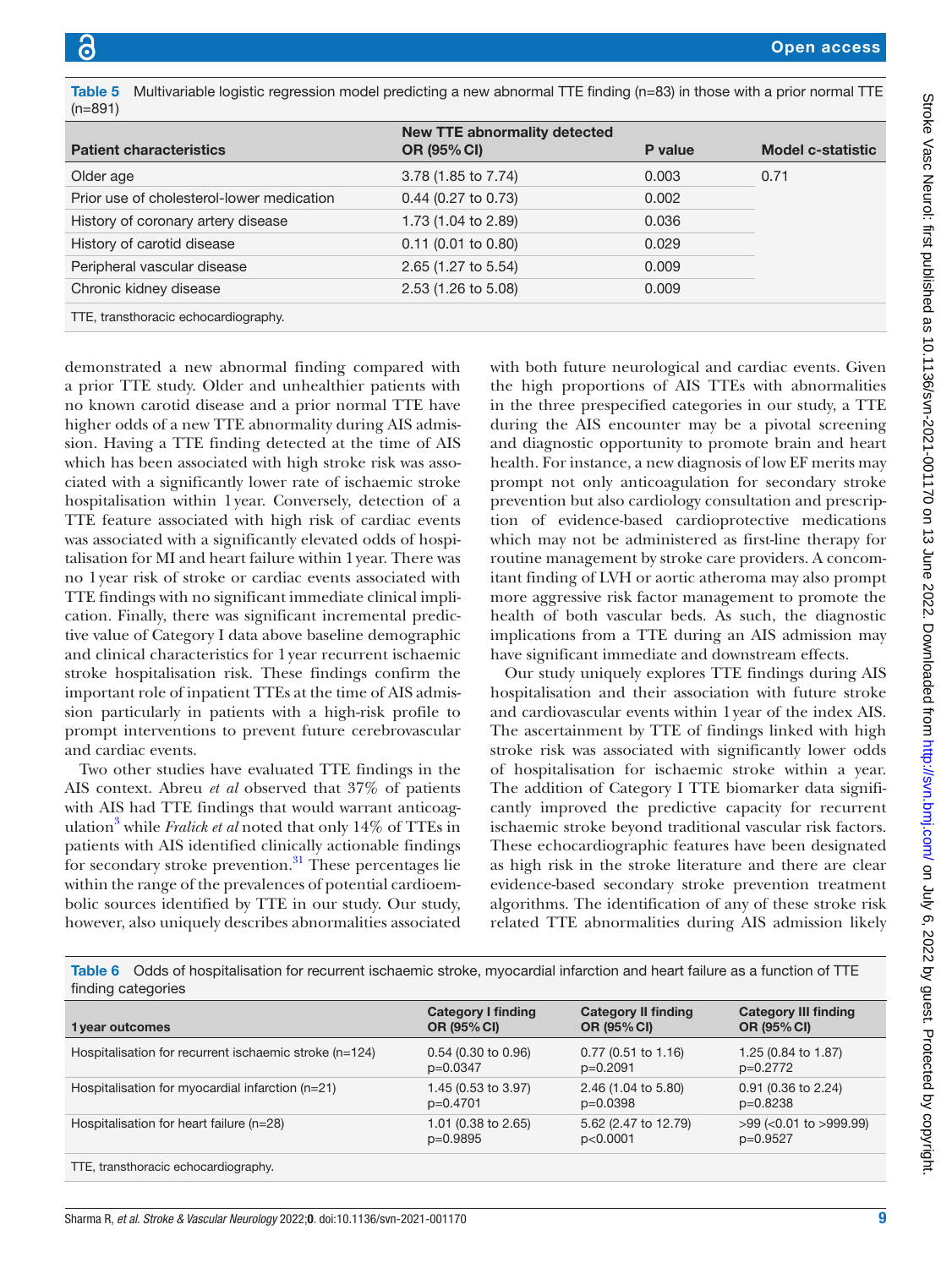prompted targeted stroke guideline-directed intervention to neutralise effectively the risk of future stroke from that specific source such as treatment of endocarditis with antibiotics or initiation of anticoagulation for an LV thrombus.

Among patients with TTE findings associated with high risk for a cardiac event, there was no increased odds of future stroke events, but there was a two times and five times higher risk of MI and heart failure, respectively. There may be two explanations for this observation. First, the risk of a cardiac event among patients with these TTE findings is elevated by definition and may reflect the natural course of cardiovascular disease. While this may be the case, there were multiple guideline-directed medical therapies available to modify the risk of cardiovascular events during this epoch that may not be in the toolkit of stroke providers. It is possible that under-recognition of the clinical significance of Category II findings may result in underutilisation of guideline-directed medical therapies, rendering the course of their sequela of cardiovascular outcomes unmitigated.

While the rates of recurrent hospitalisation events were low at 3.1%, importantly if considered solely from a payer's standpoint, the estimated cost of a TTE only (estimated at \$634 per study) in patients with a Category I or II abnormality detected during AIS admission in our cohort was \$1585000 while the estimated cost of hospitalisation for all three events within 1year of the AIS was \$2923564.<sup>32 33</sup> In contrast, the estimated total cost of ubiquitously obtaining TTEs in all patients with AIS in our cohort would have been \$3501582. These findings suggest that obtaining TTEs in patients with AIS particularly with a high pretest probability of having a Category I or II finding may be of clinical utility without compromising resource stewardship.

The use of a repeat TTE during AIS admission is often questioned when there is an existing recent TTE available. Our study demonstrates that among patients with a prior normal TTE who are admitted for AIS, nearly 9% have an abnormal finding on the TTE during admission. Predictors of a novel TTE finding include vascular comorbidities and no history of carotid disease. One explanation of this paradoxical finding is that among those with known carotid disease, the causative aetiology may be more likely large artery atherosclerosis rather than cardioembolism from a new cardiac lesion that developed in the interim. While the rareness of a new finding suggests a potentially limited role for a repeat TTE at the time of stroke if a prior TTE study is available and carotid disease is present, further study is needed to validate this observation.

We noted several patterns in our longitudinal analyses. Vascular risk factors were independent predictors of new TTE findings. LA dilation was one of the most common Category III TTE abnormalities and the proportion of patients with LA dilation increased with time. A link between LA dilation prevalence and vascular risk factors has been noted in prior studies.<sup>34 35</sup> The observed progression of LA dilation in patients who had an ischaemic stroke is hypothesisgenerating in terms of the temporal relationship linking

atrial cardiopathy, AF and ischaemic stroke. There was a greater proportion of patients with depressed EF and wall motion abnormality over time, suggesting a need to consider screening high-risk patients to prevent further cardiovascular events. Finally, follow-up TTEs were more likely to detect a new diagnosis of moderate or severe mitral regurgitation. The association between severe mitral regurgitation and mortality if untreated can be up to 50% compared with 14% with valve repair or replacement, highlighting the importance of its timely detection and management.<sup>20</sup>

There are several limitations of our study. One consideration is the unknown generalisability of our results to patients in other geographical regions. Survival and detection biases are inherent in a retrospective study. We attempted to minimise detection bias by only including patients with TTE available at each of the time points of interest, however this approach can be subject to confounding by indication. The indications for the TTE studies were not precisely known and may explain the higher proportion of patients observed with a PFO during the inpatient AIS admission study compared with a prior TTE due to differences in ascertainment techniques used for specific indications. There is likely variability by sonographers and echocardiographers in the threshold for discerning and reporting a TTE abnormality, depending on indication for the TTE at the time it was ordered. Outcomes were ascertained by administrative billing codes which have variable sensitivity and specificity. There are also presumably unmeasured confounders at the patient level including the prevalence of medical comorbidities at the time of a prior and follow-up TTE. The TTE categories in this study are broad; further investigation is necessary to pinpoint specific TTE findings that can be implicated with outcomes.

## **SUMMARY**

We observe a high prevalence of prespecified cardiac abnormalities detected by echocardiogram at the time of acute stroke hospitalisation associated with ischaemic stroke and cardiovascular event risk. The proportion of patients who had a stroke with certain abnormalities increases with time. We identify predictors of specific TTE abnormalities at the time of admission and having a new specific TTE abnormality if a prior TTE was normal. Finally, the presence of a high stroke risk TTE abnormality at the time of ischaemic stroke hospitalisation was associated with a significantly reduced odds of recurrent ischaemic stroke upto 1year after the index ischaemic stroke, while a high cardiac risk TTE abnormality was associated with significantly higher odds of MI and heart failure hospitalisations. The addition of Category I TTE biomarker data significantly improved prediction of recurrent ischaemic stroke risk. These findings demonstrate utility of TTE as a diagnostic test performed during the AIS admission, particularly in patients with a high pretest probability of TTE findings associated with high risk of stroke and cardiac events. Further study is necessary to determine criteria for appropriate utilisation of TTE during AIS hospitalisation to inform our current standard of care.